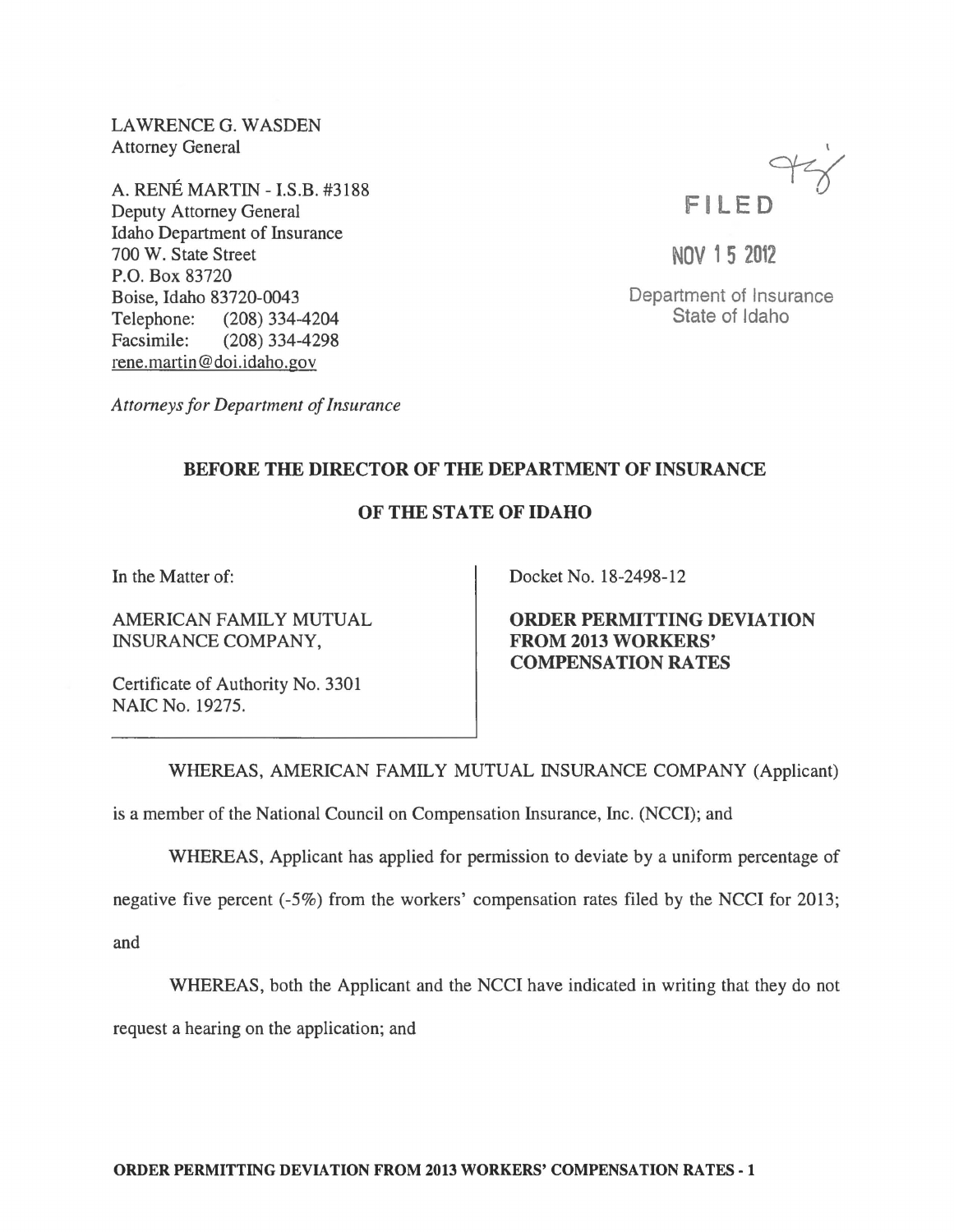WHEREAS, the Director of the Department of Insurance, having reviewed and being fully apprised of the Applicant's request to deviate from the Idaho workers' compensation premium rates filed by the NCCI for 2013, has determined that the requested rate deviation is justified;

NOW, THEREFORE, IT IS HEREBY ORDERED that, pursuant to Idaho Code § 41- 1614, the Applicant's request for a uniform percentage deviation of negative five percent (-5%) from the workers' compensation rates filed by the NCCI for 2013, exclusive of terrorism rates, is GRANTED. This deviation from the Idaho workers' compensation premium rates filed by the NCCI for 2013 shall take effect on January 1, 2013, and shall remain in effect for one year from that date unless terminated sooner with the approval of the Director.

 $-*h*$ DATED this  $\frac{1}{2}$  day of November, 2012.

> STATE OF IDAHO DEPARTMENT OF INSURANCE

Dep Dinector

**Director**